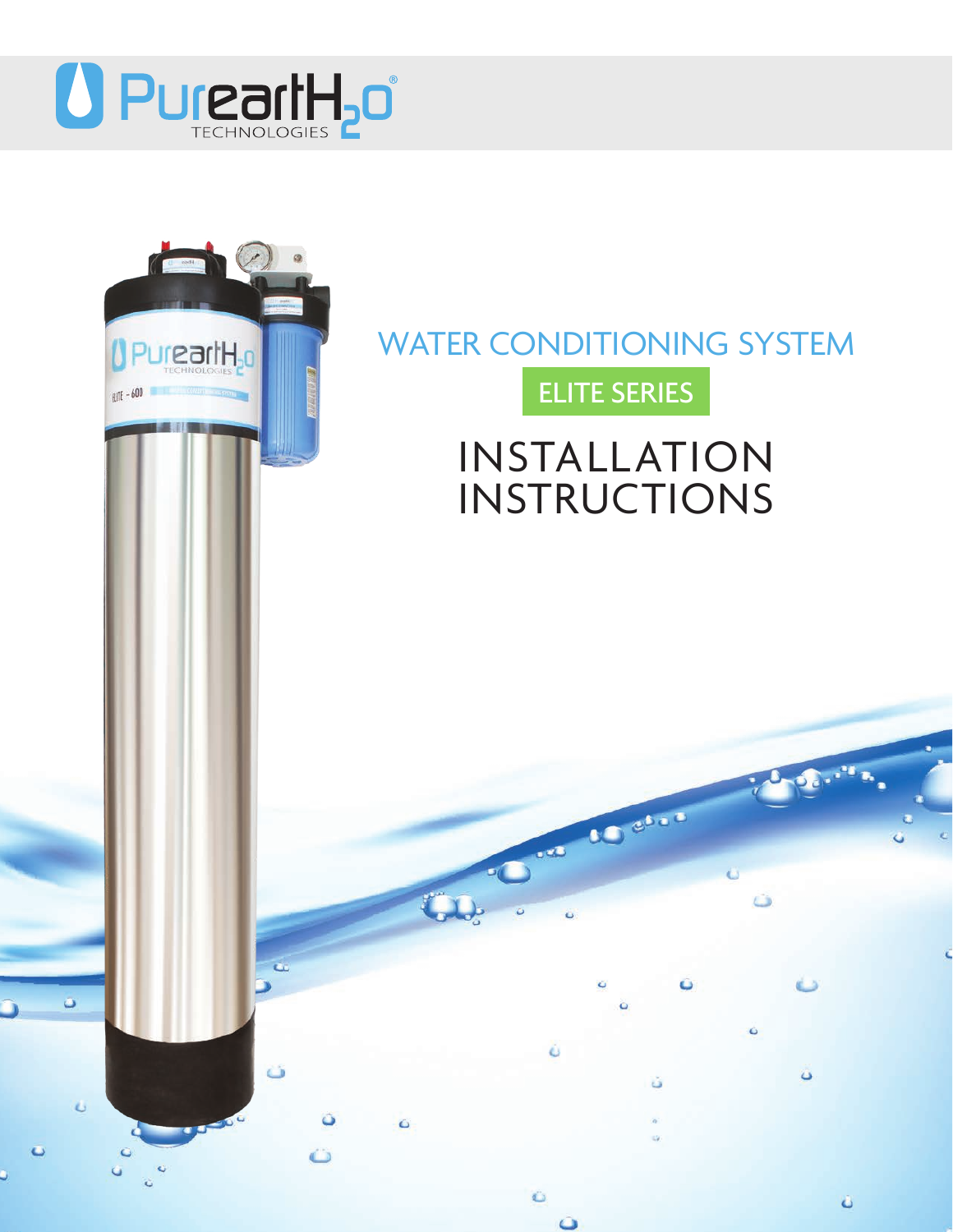## **WATER CONDITIONING SYSTEM ELITE SERIES INSTALLATION**

## **Before you begin**

Purearth2o Water Conditioning Systems are recommended to operate at a range of 45-65 PSI. Check your pressure regulator with a pressure gauge. If the pressure reading is above 65 PSI, replace the pressure regulator as needed.

The location of the Water Conditioning System should be level and located nearest the pressure regulator.

Before beginning the installation, turn off the main water supply valve and open a faucet to drain down the water in the pipes.

# **Step 1**



Solder the brass adapter to the copper pipe. Allow the fitting to cool.

# **Step 3**



Install the bypass valve onto the filter valve fitting and tighten nuts (hand tightened ONLY - DO NOT use tools)

# **Step 2**



# **Step 4**



Tighten a 1" PVC male 90 fitting into the left-hand side of filter housing. Also install the pressure gauge.





After the fitting has cooled, slide the nut (black) on first, then the split ring (white), and finally the O-ring (black).

# **Step 5**



Mount and screw the filter housing to the wall and tighten 1" PVC fitting to the bypass valve.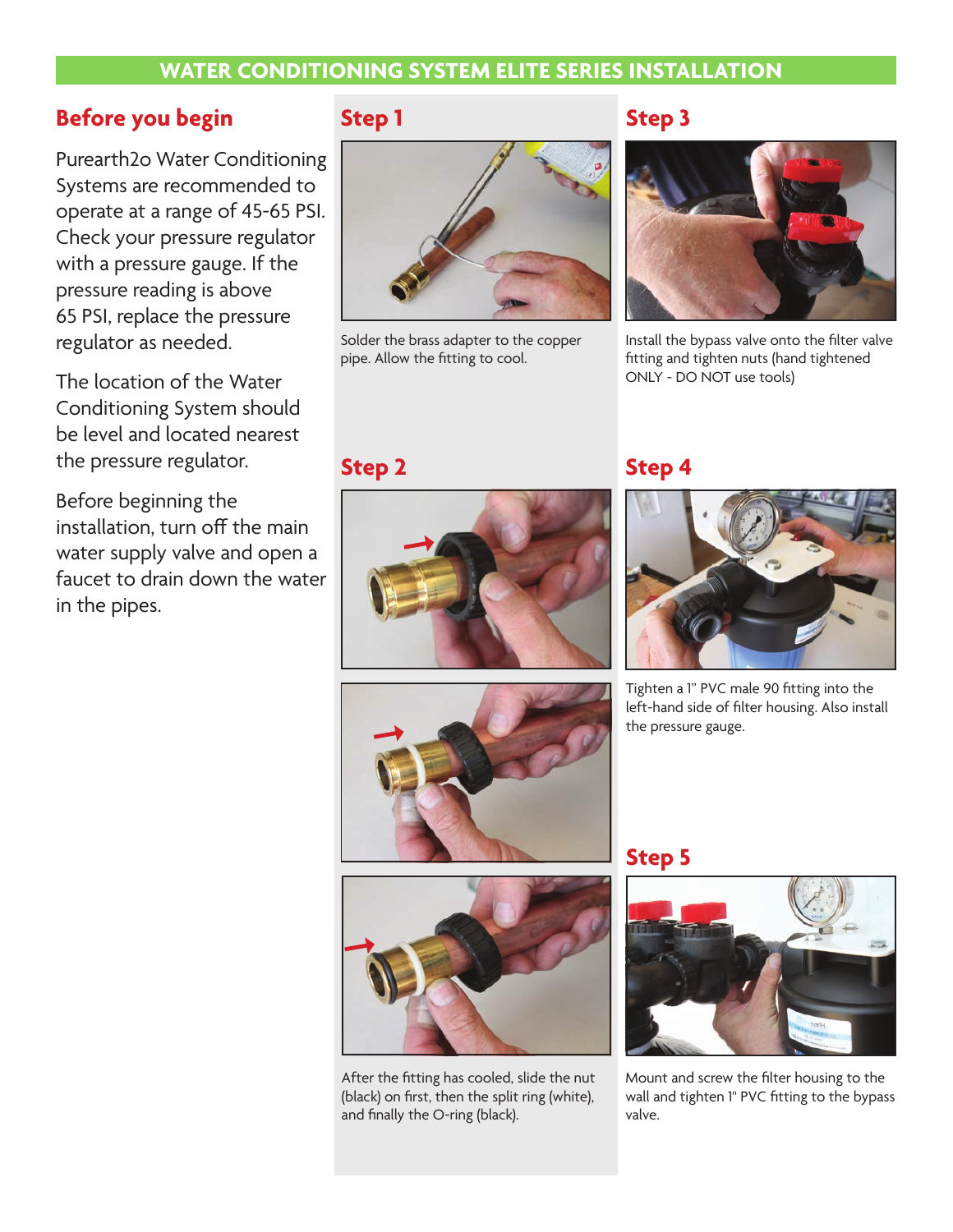## **WATER CONDITIONING SYSTEM ELITE SERIES INSTALLATION**

## **Step 6**



Insert the 5-micron filter into the filter housing.

#### **Step 7**



Tighten the filter housing with the tool supplied.

#### **Step 8**



A hose bib and a ballvalve MUST be installed on the outlet side of the pipe before it goes into the house. This is the only manual way to clean the media and prevent black carbon water entering the house. *(This is VERY important and required in order to clean the carbon media inside the tank)*

# **Step 9**



Cut and remove a section of the water supply lines where the system is going to be installed. Install the system after the pressure regulator. The location of the water conditioning system should be level and located nearest the pressure regulator.

#### **Step 10**



Install a ground strap. (Not included.) When installing a Purearth2o Water Conditioning System, the ground wire may be interrupted and therefore you must install a ground continuity strap.

# **Need Help?**

**If you have any questions about installation, please contact us.**

**Email: sales@purearth2o.com**

**Phone: (888) 614-4483**

# **Step 11**







Installation of the Scalexpel Protection units will take place on the outlet side of supply pipe. Install units on a area of straight pipe, 20" long if possible. Secure with the supplied plastic fasteners. Install units from top to bottom.

# **Step 12**



a.) Turn on the inlet side of the bypass valve to service position. Do not turn on the outside of the bypass (should remain in bypass position.) Slowly fill the tank.

b.) When the tank is full of water, connect a garden hose to the hose bib, open, and flush the system for about 15 to 20 minutes until the water is clear. Make sure the water is clear before opening the outlet side of the bypass and ball valve. Check the entire installation for leaks. Turn on the hot water recirculation pump and water heater, then run all faucets and valves to remove any air trapped in the water lines.